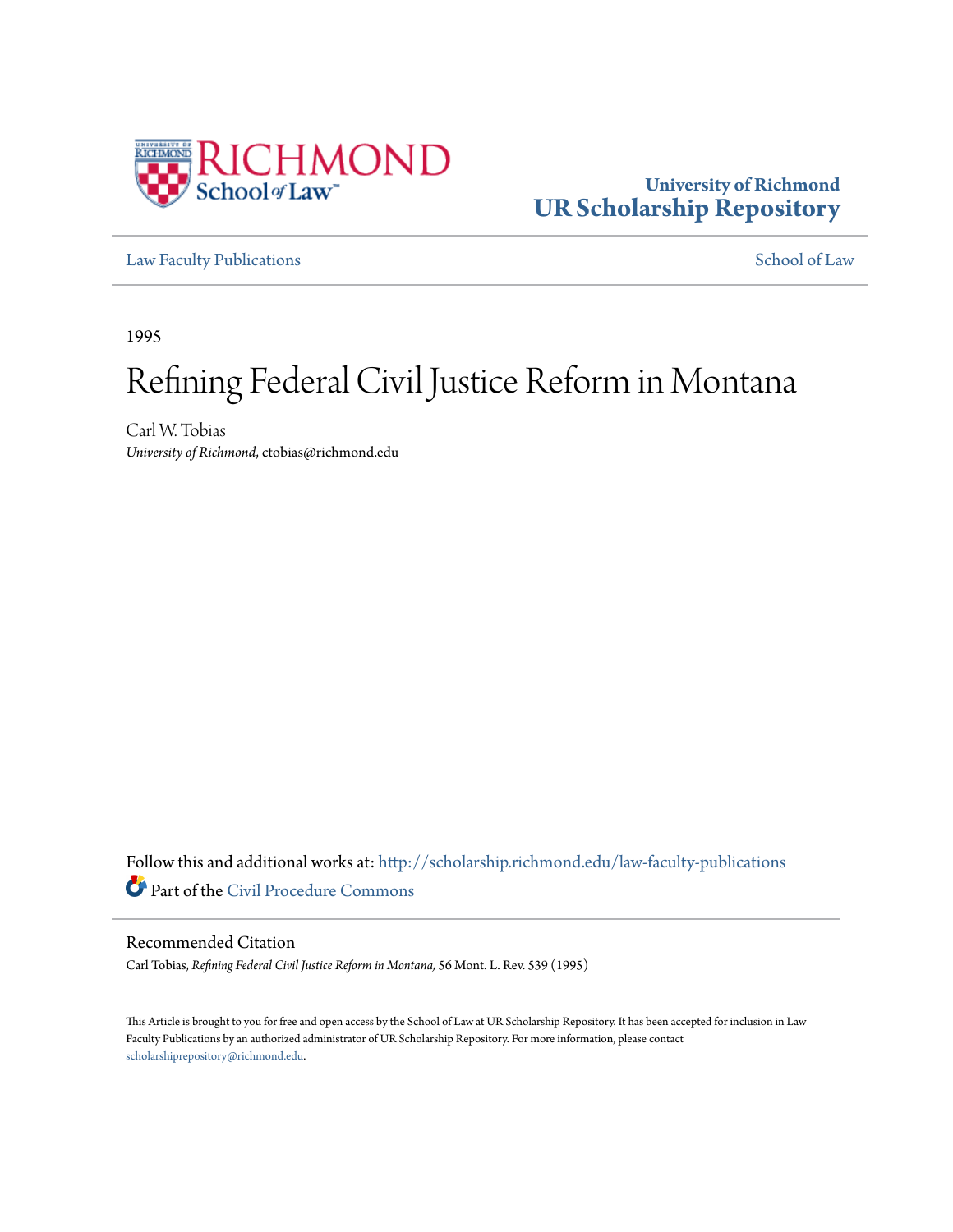# REFINING FEDERAL CIVIL JUSTICE REFORM IN **MONTANA**

# Carl Tobias·

I re-evaluated the experimentation that the Montana Federal District Court and additional districts have performed under the Civil Justice Reform Act (CJRA) of 1990 in the most recent issue of this journal.<sup>1</sup> I reported that civil justice reform at the national level had been relatively quiescent since I canvassed national developments in the previous issue of the Montana Law Review.<sup>2</sup> All ninety-four federal districts were continuing to experiment with mechanisms for decreasing cost and delay in civil litigation and were continuing to assess the efficacy of those procedures.3 I correspondingly discussed the Judicial Amendments Act of 1994 that extended for a year the CJRA's deadlines for the Judicial Conference to submit a report to Congress and the RAND Corporation to complete a study on the pilot program whereby ten districts experimented with six litigation management and cost and delay reduction procedures prescribed by the statute.<sup>4</sup>

I also reported that Chief Judge Paul Hatfield sought the views of the CJRA Advisory Group and the Local Rules Committee on the possible revision of the court's local rules. After con-

1. *See* Carl Tobias, *Re-evaluating Federal Civil Justice Reform in Montana,* 56 MONT. L. REv. 307 (1995) [hereinafter Tobias, *Re-evaluating].* This is the most recent installment of a series of articles that document and analyze developments in federal civil justice reform in Montana. *See* Carl Tobias, *Evaluating Federal Civil Justice Reform in Montana,* 55 MONT. L. REv. 449 (1994) [hereinafter Tobias, *Evaluating];*  Carl Tobias, *Recent Federal Civil Justice Reform in Montana,* 55 MONT. L. REv. 235 (1994); Carl Tobias, *More on Federal Civil Justice Reform in Montana,* 54 MONT. L. REv. 357 (1993); Carl Tobias, *Updating Federal Civil Justice Reform in Montana,* 54 MONT. L. REV. 89 (1993); Carl Tobias, *Civil Justice Planning in the Montana Federal District,* 53 MONT. L. REV. 239 (1992); Carl Tobias, *The Montana Federal Civil Justice Plan,* 53 MONT. L. REv. 91 (1992); Carl Tobias, *Federal Court Procedural Reform in Montana,* 52 MONT. L. REv. 433, 438-51 (1991).

2. *See* Tobias, *Re-evaluating, supra* note 1, at 308-11; *see also* Tobias, *Evaluating, supra* note 1, at 451-53.

3. *See* Tobias, *Re-evaluating, supra* note 1, at 308-09.

4. *See* Tobias, *Re-evaluating, supra* note 1, at 309-10; *see also* 28 U.S.C. § 473(a) (Supp. V 1993).

<sup>•</sup> Professor of Law, University of Montana. I wish to thank Jerry Lynch and Peggy Sanner for valuable suggestions, Cecelia Palmer and Charlotte Wilmerton for processing this piece, and the Harris Trust for generous, continuing support. I am especially grateful to Ann and Tom Boone for their generous gift which recogni2es the value of scholarship. I serve on the Advisory Group that the United States District Court for the District of Montana has appointed under the Civil Justice Reform Act of 1990; however, the views expressed here and errors that remain are mine.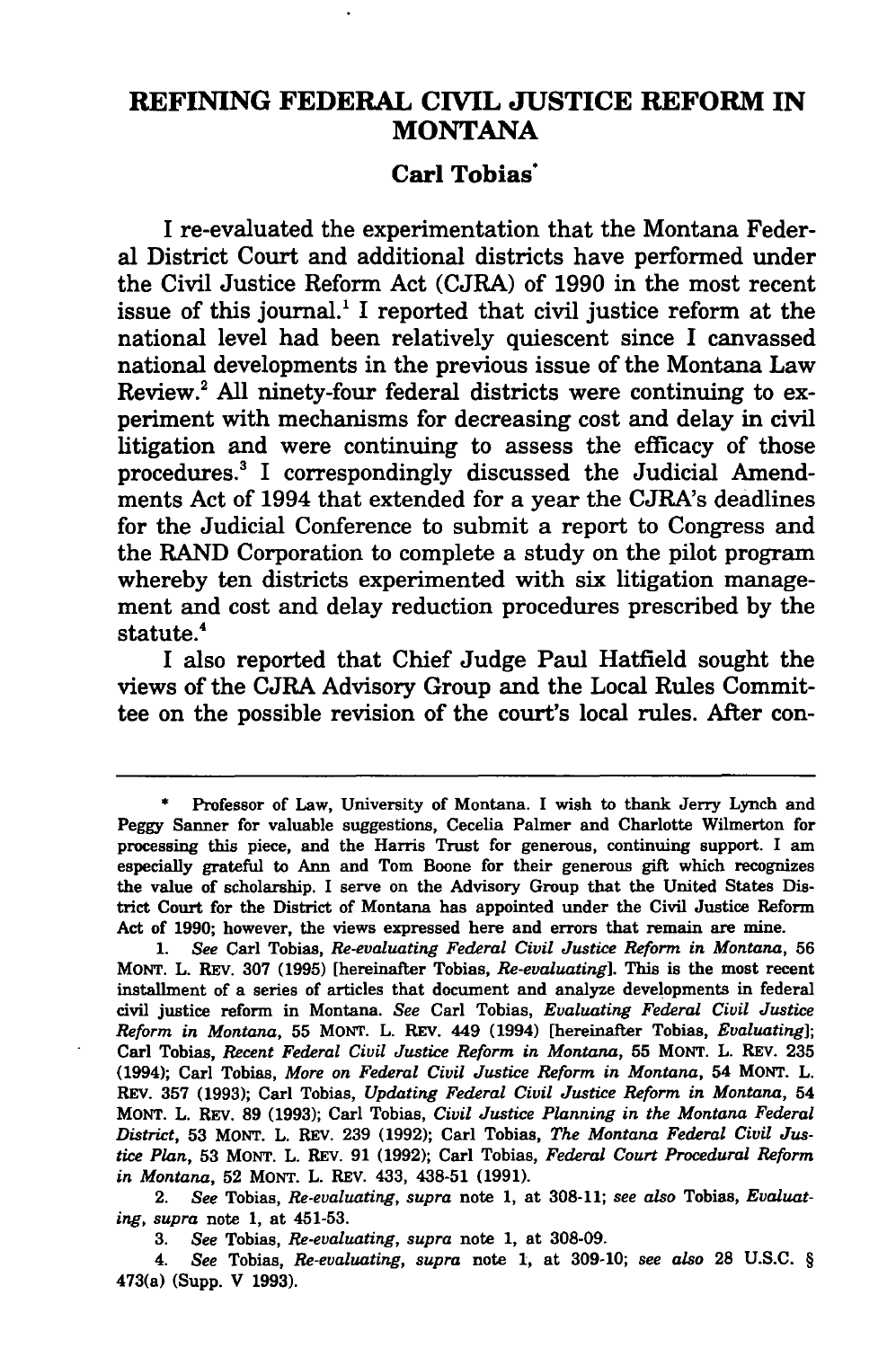sultation with both entities, the Chief Judge decided that the Montana district should prepare a complete set of local rules amendments in light of the 1993 Federal Rules revisions.<sup>5</sup> Chief Judge Hatfield, therefore, finalized proposals to amend the local rules and circulated them to Judge Charles Lovell and Judge Jack Shanstrom in November. I suggested that the district intended to publish the proposed local rules revisions for public comment in early 1995.

Since I last reported on civil justice reform, two important developments have occurred. The House of Representatives passed three bills—the Attorney Accountability Act (AAA), the Securities Litigation Reform Act (SLRA), and the Common Sense Product Liability and Legal Reform Act (PLLRA).<sup>6</sup> None of these measures directly modifies the CJRA, although the bills could significantly affect civil justice reform. The second important development is that the Montana Federal District Court formally proposed the local rules revisions for public comment. This essay undertakes the evaluation of these new developments in civil justice reform.

The essay first provides an update of pertinent developments respecting civil justice reform nationally and in the Montana district. The essay emphasizes House passage of three important measures relevant to civil justice reform and the proposed local rules amendments which the Montana district issued. The piece then affords a look into the future.

# I. CIVIL JUSTICE REFORM UPDATE

#### A. *National Developments*

Virtually no new developments in federal civil justice reform at the national level that involve the district courts have occurred since I last reported on reform.<sup>7</sup> All thirty-four Early Implementation District Courts (EIDC), including the Montana district, and the remaining sixty districts that are not EIDCs

<sup>5.</sup> *See* Tobias, *Re-evaluating, supra* note 1, at 314; *see also* United States District Court for the District of Montana, Proposed Amendments to Local Rules (Oct. 1994).

<sup>6.</sup> *See* Attorney Accountability Act, H.R. 988, 104th Cong., 1st Sess. (1995); Common Sense Product Liability and Legal Reform Act, H.R. 956, 104th Cong., 1st Sess. (1995); Securities Litigation Reform Act, H.R. 1058, 104th Cong., 1st Sess. (1995). These effectively comprise the Common Sense Legal Reforms Act, H.R. 10, 104th Cong., 1st Sess. (1995), the ninth tenet in the Republican Party's Contract with America.

<sup>7.</sup> *See* Tobias, *Re-evaluating, supra* note 1, at 308-09.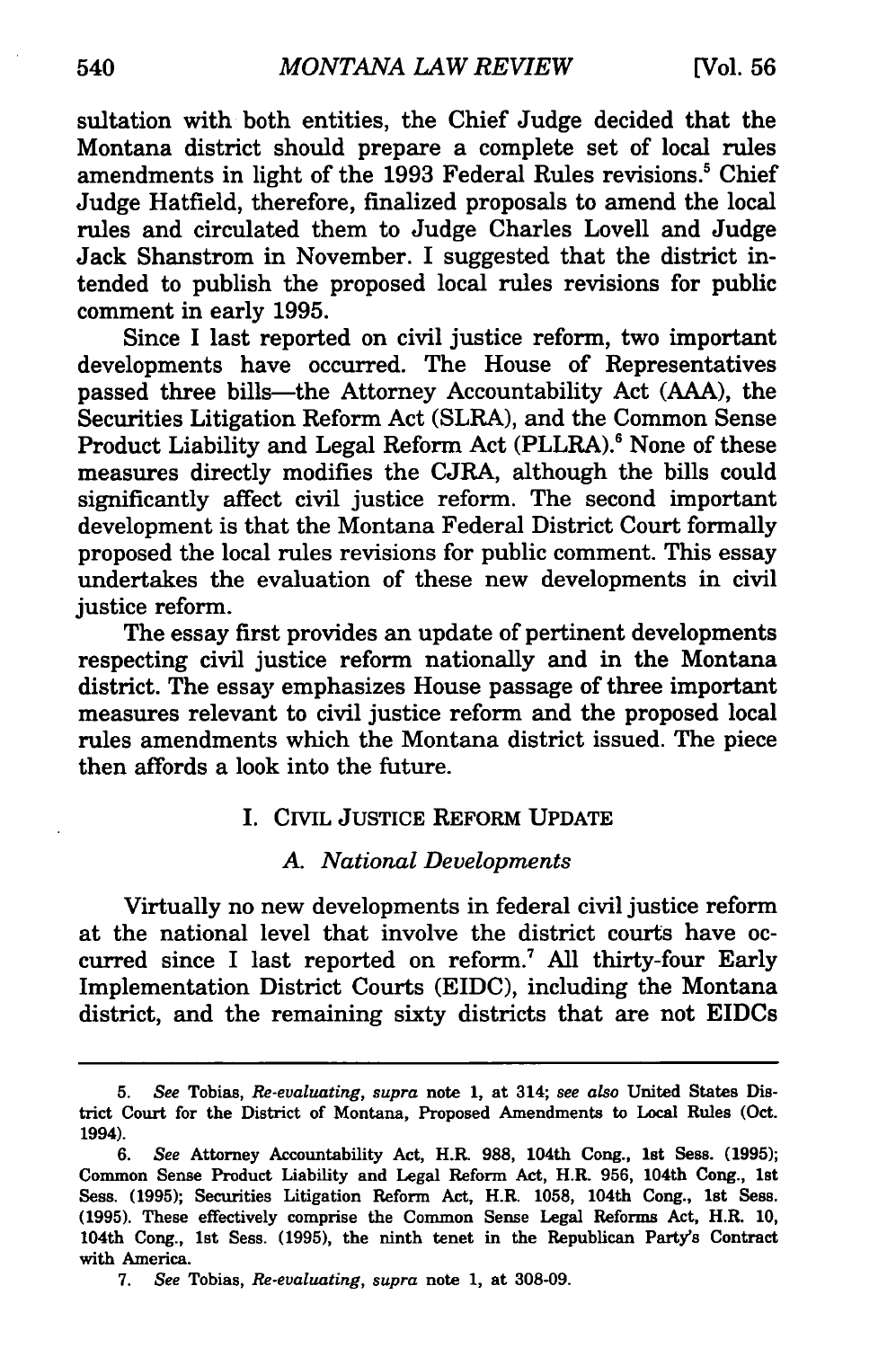have continued experimenting with mechanisms for decreasing cost and delay and have continued to assess those procedures' effectiveness.8 In the latest issue of the *Montana Law Review,* I explained that the CJRA required the Judicial Conference to submit to Congress by December 31, 1995 a report on the demonstration program9 and that Congress had not extended this deadline in the 1994 Judicial Amendments Act.<sup>10</sup> Legislation was recently introduced in the Senate that would extend the deadline for a year. $11$ 

During the week of March 6, the House of Representatives passed the AAA, the SLRA, and the PLLRA.<sup>12</sup> This legislation could significantly affect federal civil justice reform, but it is unclear whether Congress will enact any of the bills. They, therefore, warrant brief treatment here. Section 2 of the AAA would modify the settlement offer provision in current Federal Rule of Civil Procedure 68 by prescribing fee-shifting in diversity cases. 13 Section 3 of the legislation would change Federal Rule of Evidence 702 in ways that limit expert testimony, ostensibly to increase "honesty in testimony."14 Section 4 would alter the 1993 revision of Federal Rule of Civil Procedure 11 by eliminating safe harbors, making the provision applicable to discovery, and making sanctions' imposition mandatory and compensatory. 1s

The SLRA would modify securities litigation in numerous ways. Most important to the issues treated here, the legislation would impose special pleading and class action requirements in securities cases and would require losing parties to pay prevailing litigants' attorney's fees in certain of those actions. 16 The PLLRA would institute a number of important changes in prod-

10. *See* Pub. L. No. 103-420, § 4, 108 Stat. 4343, 4345 (1994).

11. *See* S. 464, 104th Cong., 1st Sess. (1995).

12. I rely substantially in the remainder of this subsection on Carl Tobias, *Common Sense and Other Legal Reforms,* 48 VAND. L. REV. 699 (1995).

13. *See* H.R. 988, *supra* note 6, § 2; *see also* FED. R. CIV. P. 68.

14. *See* H.R. 988, *supra* note 6, § 3; *see also* FED. R. Evrn. 702.

15. *See* H.R. 988, *supra* note 6, § 4; *see also* FED. R. CIV. P. 11.

16. *See* H.R. 1058, *supra* note 6, §§ 2-4.

<sup>8.</sup> All districts had to issue civil justice expense and delay reduction plans by December 1993. See Civil Justice Reform Act, Pub. L. No. 101-650, § 103(b)(1), 104 Stat. 5096 (1990).

<sup>9.</sup> The program requires that the Western District of Michigan and the Northern District of Ohio experiment with systems of differentiated case management and that the Northern District of California, the Northern District of West Virginia and the Western District of Missouri experiment with various methods of reducing cost and delay, including alternatives to dispute resolution (ADR). *See* Civil Justice Reform Act, Pub. L. No. 101-650, § 104(b)(l)-(2), (d), 104 Stat. 5097 (1990).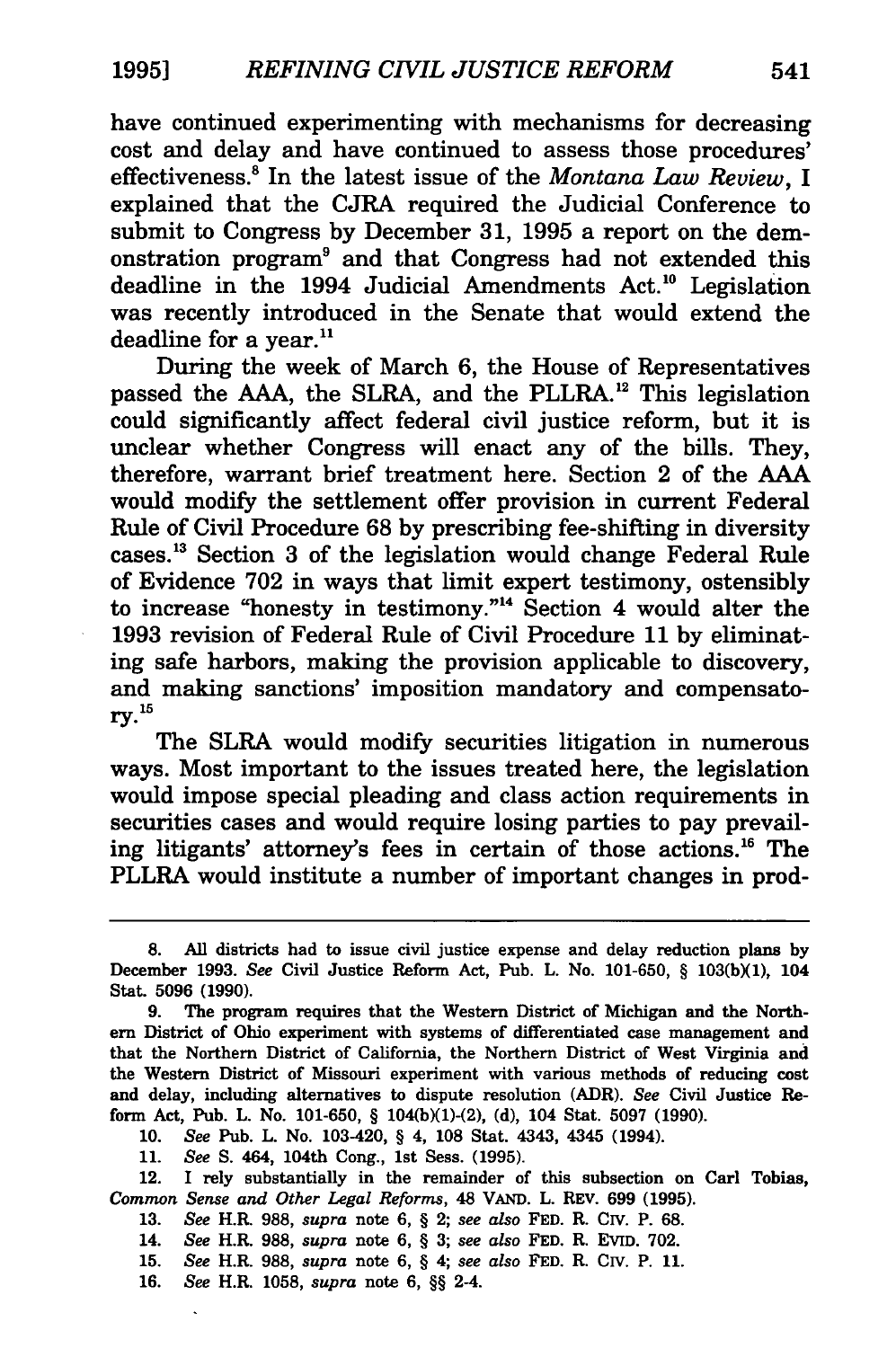ucts liability law. The legislation would restrict seller liability in numerous instances, permit punitive damages awards only upon proof of actual malice by clear and convincing evidence, and require that punitive damages be capped.<sup>17</sup> The bill would also impose several defenses to products liability cases and a special Rule 11 that covers frivolous products suits. 18 The measure prohibits strict liability actions for commercial loss, includes a statute of repose, and limits the liability of health care providers and drug manufacturers. 19

# B. *Montana Developments*

On March 30, the Montana district issued proposed amendments to its local rules and sought public comment on the proposals. 20 Most of the proposals are inconsequential or involve style, but several are significant and substantive. One modification would essentially reinstate the automatic disclosure procedure that the district instituted in April 1992.<sup>21</sup> The proposed amendment also provides that sanctions "may be imposed for violation of Rule 200-5(a) [and] shall be imposed in accordance with the prescriptions" of Federal Rules 11 and 37.<sup>22</sup>

The other important modification implicates the provision for the co-equal assignment of civil suits with the opportunity to opt out and have Article III judges hear cases that were initially

20. United States District Court for the District of Montana, Proposed Amendments to Local Rules (Apr. 1995) [hereinafter 1995 Proposals].

21. *See* 1995 Proposals, Rule 200-5, *supra* note 20, at 18-20. *Compare* D. MONT. R. 200-5(a) *with* United States District Court for the District of Montana; Order in the Matter of Local Rules of Civil Procedure 2-3 (Jan. 25, 1994). The new proposal makes two minor modifications in the 1992 version of subsections (iii) and (iv) of Rule 200-5. The proposal replaces "identity" with more precise requirements that the disclosing party provide the "name, and, if known, the address and telephone number of each individual known or believed to · have discoverable information about the claims or defenses, and a summary of that information." 1995 Proposals, Rule 200- 5(a)(iii), *supra* note 20, at 19. The proposal also provides that the disclosing party may provide a copy of documents instead of a description. *See* 1995 Proposals, Rule 200-5(a)(iv), *supra* note 20, at 19.

22. *See* 1995 Proposals, Rule 200-5(a)(4), *supra* note 20, at 19.

<sup>17.</sup> *See* H.R. 956, *supra* note 6, §§ 102, 201.

<sup>18.</sup> *See* H.R. 956, *supra* note 6, §§ 104-105.

<sup>19.</sup> *See* H.R. 956, *supra* note 6, §§ 101, 106, 201, 203. When this essay went to press in May, the Senate had passed a streamlined version of H.R. 956. *See* S. 565, 104th Cong., 1st Seas. (1995). That legislation did not include the provisions in H.R. 988 and H.R. 1058, and the Senate had not passed legislation that was analogous to either H.R. 988 or H.R. 1058. However, the Senate did seem likely to pass legislation that is analogous to H.R. 1058. *See* S. 240 104 Cong., 1st Sess. (1995).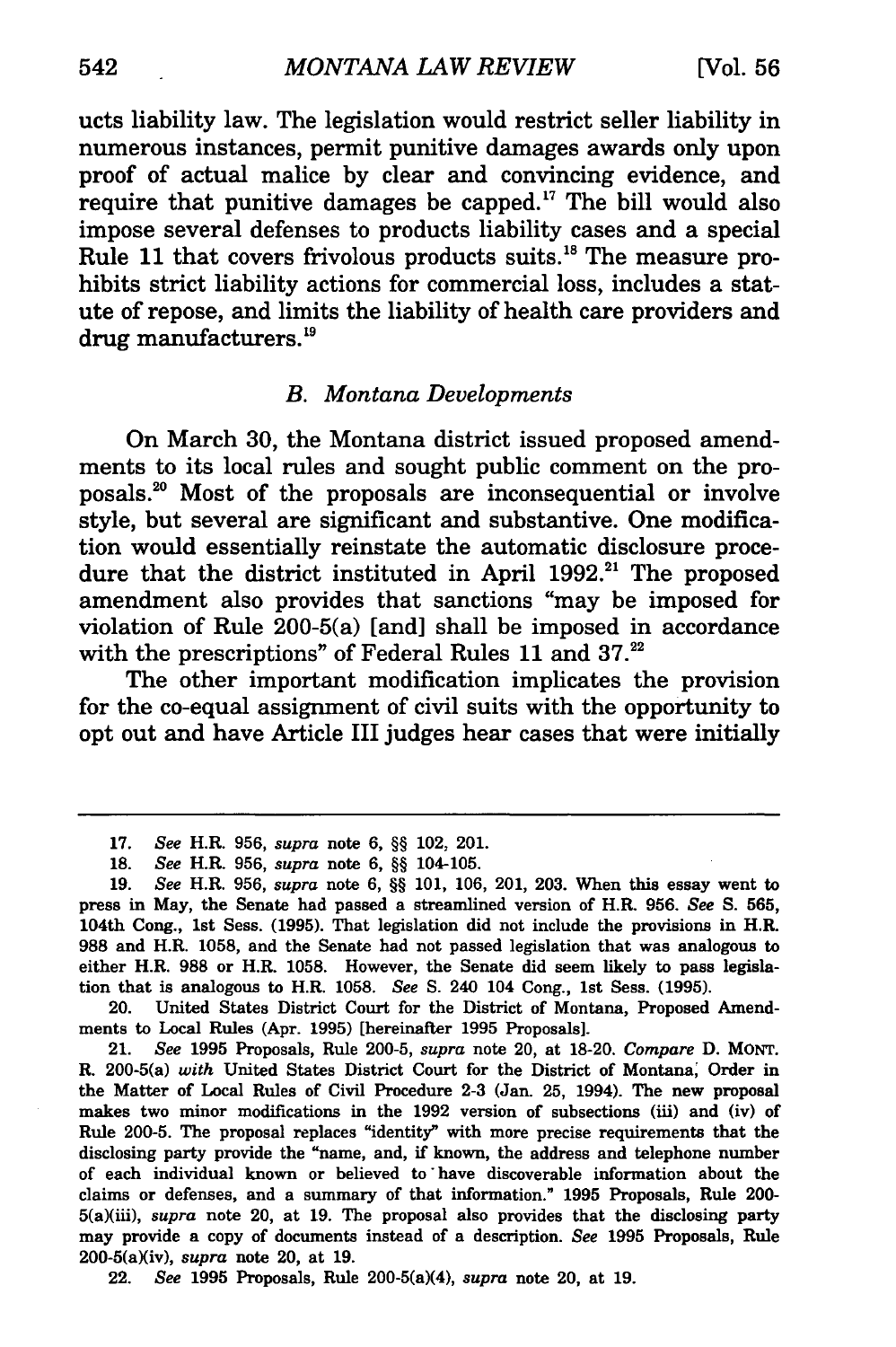assigned to magistrate judges. $23$  The proposal would require that litigants exercise the option to request an Article III judge "not later than twenty days from the date notification of assignment to the magistrate judge is filed by the Clerk of Court."<sup>24</sup> The district has solicited the views on these proposed amendments of the Montana Bar and the public, and these comments were supposed to be "received by the Clerk of Court no later than May  $8.^{"25}$ 

#### II. A GLANCE INTO THE FUTURE

# *A. National*

All 94 districts will continue applying numerous measures that are intended to decrease cost or delay. More conclusive determinations regarding the procedures' effectiveness will have to await additional experimentation, principally in the courts that are not EIDCs. If Congress extends demonstration district experimentation, the Federal Judicial Center and the Judicial Conference should capitalize on the extra time. Congress should reject those aspects of the AAA, the SLRA and the PLLRA that govern procedure and fee shifting because they will disrupt normal procedural revision processes or CJRA experimentation or will improperly restrict federal court access.<sup>26</sup> If Congress is not persuaded that the legislation will have these impacts or decides to proceed for other reasons, Congress should at least delete those provisions that will disrupt continuing reform initiatives, such as CJRA experimentation.

#### *B. Montana*

The Montana district's consultation with the CJRA Advisory Group and the Local Rules Committee before proposing amendments in the local rules was advisable. The proposed revision in automatic disclosure could cause confusion. $27$  The proposal would essentially revert to the 1992 articulation after less than

26. For more analysis of this legislation and suggestions for treating it, see . Tobias, *supra* note 12.

<sup>23.</sup> *See* 1995 Proposals, Rule 105-2(d), *supra* note 20, at 2-3.

<sup>24.</sup> *See* 1995 Proposals, Rule 105-2(d), *supra* note 20, at 3.

<sup>25.</sup> United States District Court for the District of Montana, Notice, Proposed Amendments to the Rules of Procedure of the United States District Court for the District of Montana (Mar. 30, 1995).

<sup>27.</sup> *See supra* notes 21-22 and accompanying text.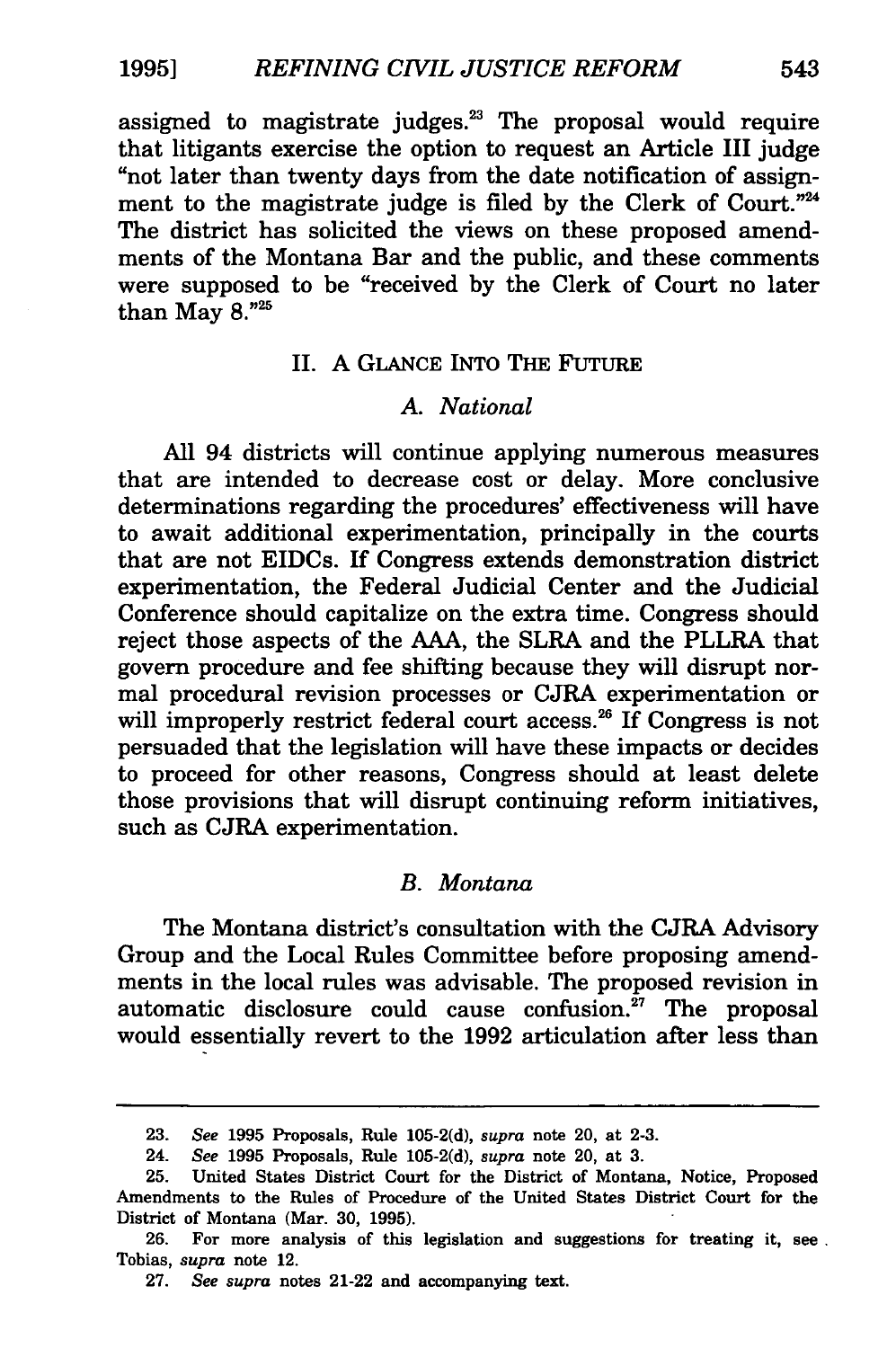eighteen months of experience with a disclosure provision premised more closely on the 1993 Federal Rule amendment.<sup>28</sup> Because both the new proposal and the 1994 enunciation provide advantages and impose disadvantages, it may be preferable to retain the 1994 provision, which at least contributes to national procedural uniformity.

The proposed amendment's inclusion of a specific sanctioning provision may be unnecessary and confusing.29 The 1993 amendments of Federal Rules  $26(g)$  and 37 expressly prescribe sanctions for disclosure violations.<sup>30</sup> The reference to Federal Rule 11 in the Montana District's proposal fosters complication because Rule ll's 1993 amendment includes numerous procedural requirements, such as safe harbors, that differ from those in Rules  $26(g)$  and  $37<sup>31</sup>$  Moreover, the 1993 amendment of Rule ll(d) expressly states that the rule does "not apply to disclosures and discovery requests, responses, objections and motions that are subject to the provisions of Rules 26 through 37."32

The proposed amendment's change in the opt-out provision, which specifically provides a twenty-day period for requesting assignment to an Article III judge, could avoid the problem of demands that were exercised rather late in litigation after a magistrate judge had handled the case to that point.<sup>33</sup> The judges in the district may want to institute measures which avoid any perception that they might unfavorably view the assertion of any such demands. 34

## III. CONCLUSION

Every district, including Montana, is continuing to experiment with cost and delay reduction measures and evaluating their effectiveness. Congress may extend the deadlines for completing the study of, and report and recommendations on, the demonstration program. An extension should enhance their accuracy. Congress might also pass legal reform legislation, although

<sup>28.</sup> *See* Tobias, *Re-evaluating, supra* note 1, at 314.

<sup>29.</sup> *See supra* note 22 and accompanying text.

<sup>30.</sup> *See* FED. R. CIV. P. 26(g), 37.

<sup>31.</sup> *See* FED. R. CIV. P. 11.

<sup>32.</sup> *See* FED. R. CIV. P. 11. Because the ·Montana District's provision for disclosure is stricter than Federal Rule 26(a), it could be argued that disclosure in the district is not "subject to the provisions of Rules 26 through 37" and, therefore, that special provision for sanctioning through Rule 11 is appropriate.

<sup>33.</sup> *See* Tobias, *Re-evaluating, supra* note 1, at 314-15.

<sup>34.</sup> *See* Tobias, *Re-evaluating, supra* note 1, at 315.